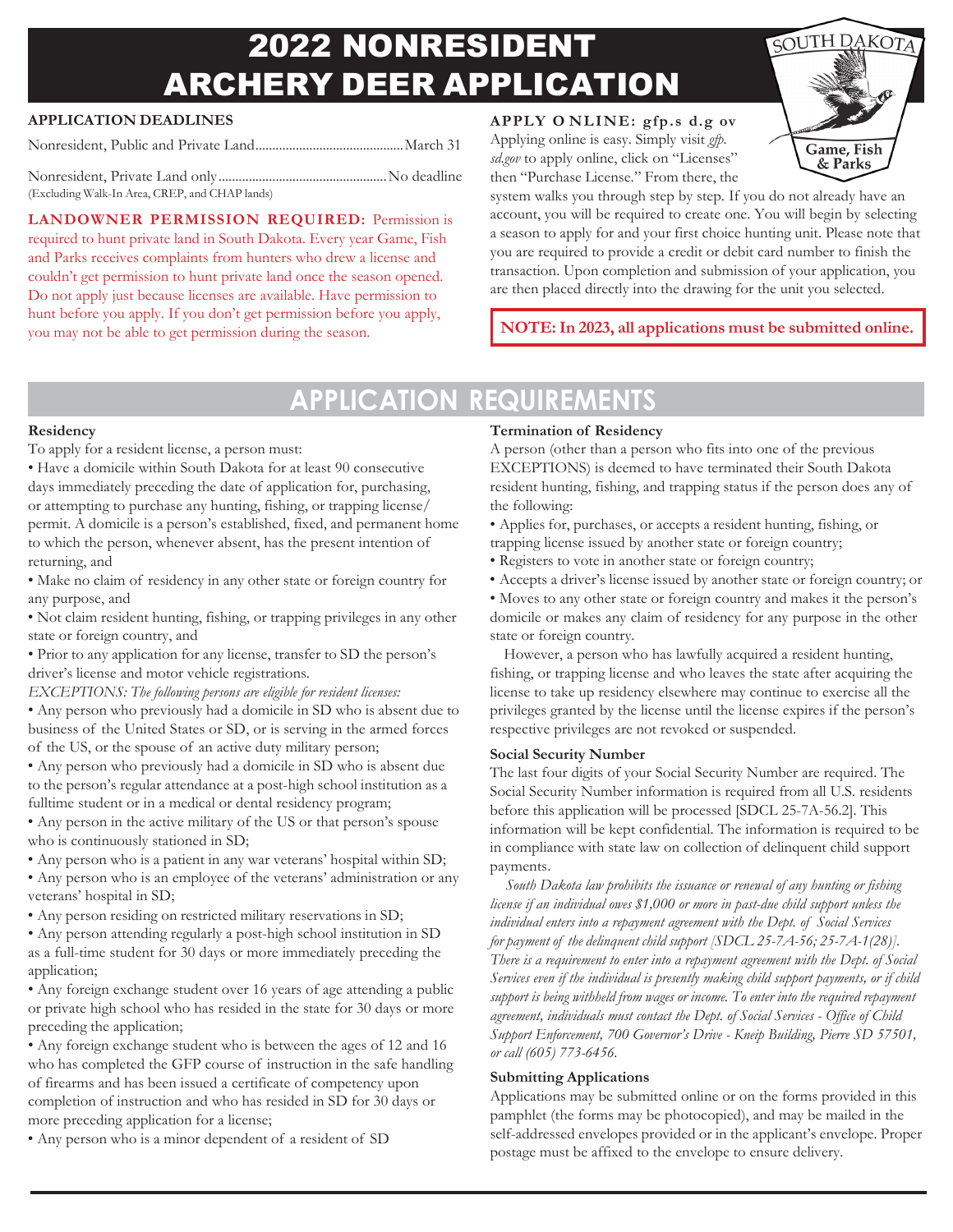### **APPLICATION REQUIREMENTS (CONTINUED)**

### **Mail to:** *GFPLicenseOffice, 20641 SD Hwy 1806, Fort Pierre, SD 57532*

### **Successful Applicants**

Successful applicants for limited licenses are selected at random by computer lottery.

### **Preference Points**

Seasons with a limited number of licenses have a preference point system for applicants who are unsuccessful on their first choice in the first drawing. One point may be earned each year the applicant is unsuccessful. Preference points are valid on first choices in the first drawing only. Preference points are automatically credited to an application and even if you do not apply the following year. Preference points cannot be transferred to another person and is only valid for the first drawing in the applicant's first unit-type choice. If you have any questions about your preference points, please contact our information office.

### **Age Eligibility**

• Nonresidents must be 12 years old by Dec. 31, 2022 to hunt.

• Nonresidents under age 16 must include the certificate number from their hunter safety card, or a current or previous hunting license issued to them from any state.

• Nonresidents who have not completed the HuntSAFE course at the time of application must use a paper application and leave that information blank on the application form. If drawn, their license will be held until the GFP License Office is notified of the HuntSAFE card number once the course has been successfully completed.

• Information on the "Mentored Hunt" program is found in a separate application form.

### **Submitting Fees**

You must submit the appropriate license fee to cover the cost of each season applied for on this multiple application form as well as any preference point fees. One check may be written to cover the cost of all seasons you apply for on this form. We recommend the fee be sent in the form of a personal check, but a cashier's check, money order or cash will be accepted. Cash is not recommended. Make checks payable to "South Dakota Game, Fish and Parks." Payment for applications submitted online must be made with a valid credit card (Visa, MasterCard, Discover, or American Express). Your credit card will not be charged until you are either, 1) successful in the drawing, or 2) unsuccessful in the drawing but elected to receive a preference point. Nonpayment in the form of a cancelled credit card will result in your license being withheld and the blocking of any future license purchases until the unpaid fee, along with any penalties, is paid in full. A bad check will either void the license if the draw has not yet occurred; or if the drawing has been completed, it will result in the blocking of any future license purchases until the unpaid fee, along with any bad check fees and penalties are paid in full.

### **Application Rules**

• Applications not properly filled out will be returned.

• You may submit only one application per season for the first drawing and receive no more than one license. See "Application Deadlines" for rules allowing additional licenses.

• Applicants applying for differently priced licenses as first and second choice must include the higher fee. You will receive a partial refund if you draw the lower-priced license.

• Applicants wishing to receive a preference point for seasons in which they are unsuccessful in their first choice, must include appropriate preference point fee.

• Licenses may not be transferred to another person.

### **Group Applications**

• Applications with matching first and second choices, submitted in the same group, will be treated as a group application. All applicants will either be successful or unsuccessful in the drawings.

• Applications submitted in the same group with first or second choices that do not match will be treated as individual applications in the drawings, not as a group application.

- No more than six applications may be submitted in the same group.
- An incomplete application voids all other applications in the group.

• Applicants with preference points should be aware when applying with applicants with fewer preference points: Doing so gives all applicants the lowest point represented in the group.

• Nonresidents may apply together in the same group. Either all in the group will be drawn together or all will be rejected.

### **APPLICATION INFORMATION**

Use the entire 8-digit number in the first column when filling out "Unit-Type" on the application.

The license fee includes a \$6 surcharge established by the South Dakota Legislature. Surcharge monies are divided between programs for wildlife damage management and public hunting land access, programs that benefit both landowners and hunters.

TRIBAL LANDS. State licenses are valid on private, deeded lands within the exterior boundaries of an Indian reservation. Persons applying to hunt on Tribal lands should contact the appropriate tribal office concerning tribal lands.

NATIONAL FOREST ROAD TRAVEL. National Forests and Grasslands in South Dakota have Travel Management Plans in effect. If you are planning a trip for hunting or recreation, please contact the local U.S. Forest Service office to find out which roads, trails, and areas are open for highway and off-road motorized travel, and if seasonal restrictions apply. New roads, trails, and areas have been developed and some roads, trails, and areas you may have used in the past may be closed to public use. Recreation fees may apply. Contact the U.S. Forest Service for more information.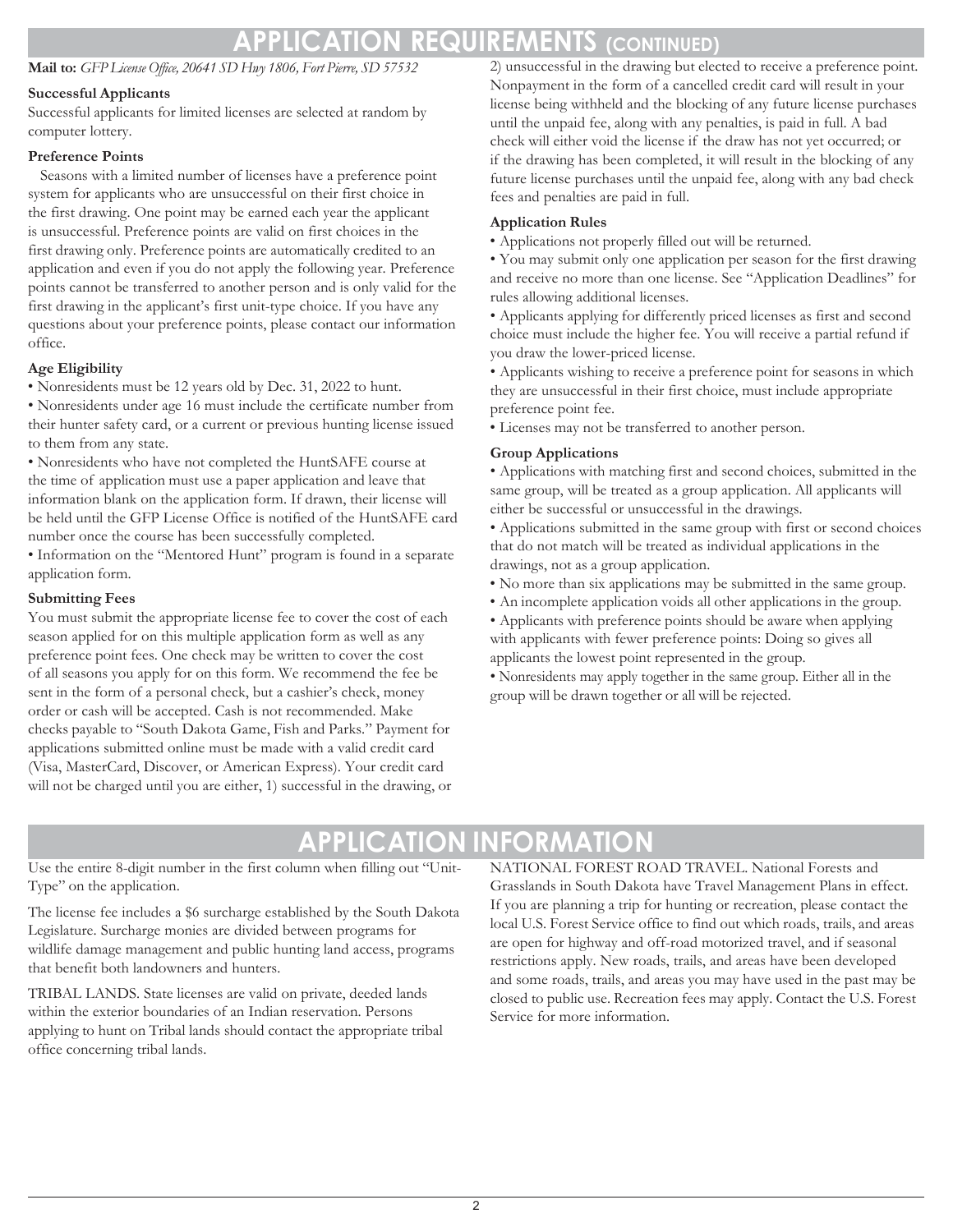## **NONRESIDENT ARCHERY DEER**

• Use the entire 8-digit number in the first column when filling out "Season-Unit-Type" on the big-game application form.  $Example: |A|$   $|D|$   $|S|$   $|1|$   $|0|1$ 

### **Season Dates:** Sept. 1 - Jan. 1, except:

Season Unit Type

- •Nonresidents must purchase their archery deer license prior to April 1 to hunt public lands. Nonresidents may only hunt public lands Oct. 1, 2022 - Jan. 1, 2023.
- •Sand Lake National Wildlife Refuge in Brown Co. is open Oct. 1, 2022 - Jan. 1, 2023, except during the refuge firearms deer season.
- •Portions of Lacreek National Wildlife Refuge in Bennett Co. are open Oct. 1, 2022 - Jan. 1, 2023, except during firearms deer seasons.
- •The Waubay Lake Game Bird Refuge and Waubay National Wildlife Refuge in Day Co. are open Oct. 1, 2022 - Jan. 1, 2023, except during the refuge firearms deer seasons.
- •Most state parks, recreation areas, nature areas and lakeside use areas are open Oct. 1, 2022 - Jan. 1, 2023; archery licenses are valid in Farm Island Recreation Area and LaFramboise Island Nature Area in Hughes County from Oct. 1, 2022 - Jan. 1, 2023.
- •Custer State Park is closed to archery deer hunting.

**License Eligibility:** Nonresidents may apply.

**Individual License Quota:** Hunters may possess no more than three archery deer licenses with the following restrictions;

- •No more than one statewide "any deer" license (ST1-01). If you have this statewide "any deer" license, you are NOT eligible for both the ER1-01 and WR1-01 license
- •No more than one East River "any deer" license (ER1-01) and/ or one West River "any deer" license (WR1-01)
- •No more than one Antlerless LM1 license (LM1-13)

### **APPLICATION DEADLINE**

Applicants may purchase a license throughout the season by applying online or through the mail, or at the License Office in Fort Pierre. Please allow ample time for the license to be processed and mailed to you before you leave for your hunt (usually 7-10 business days).

#### **SEASON/UNIT/TYPE CHOICES NONRESIDENT LICENSES**

### **ADN-ST1**- STATEWIDE.

**01**: Valid for one Any Deer on both public and private land if purchased prior to April 1. Valid only on private land (excluding Walk-In Areas, CREP, and CHAP lands) if purchased on April 1 or after; maximum of ONE license of this unit/type per individual;

Unlimited nonresident (\$286)

**ADN-ER1**- All Counties East of the Missouri River.

**01:** Valid for one Any Deer on both public and private land if purchased prior to April 1. Valid only on private land (excluding Walk-In Areas, CREP, and CHAP lands) if purchased on April 1 or after; Unlimited nonresident (\$286)

**ADN-WR1**- All Counties West of the Missouri River.

**01:** Valid for one Any Deer on both public and private land if purchased prior to April 1. Valid only on private land (excluding Walk-In Areas, CREP, and CHAP lands) if purchased on April 1 or after; Unlimited nonresident (\$286)

**ADN-LM1**- All areas open to archery hunting, except Custer State Park; Black Hills Unit BD2; East River Deer Units: 07A, 08A, 12A, 14A, 33A, 34A, 36A, 37A, 38A, 54A, 59A, 59B, 61A, and West River Deer Units: 02C, 27L, 35L, 41A, 45D, 50A, 65A (please refer to the GFP website for more details).

**13:** Valid for one Antlerless Whitetail, Deer on both public and private land if purchased prior to April 1. Valid only on private land (excluding Walk-In Areas, CREP, and CHAP lands) if purchased on April 1 or after. Maximum of ONE license of this unit/type per individual; Unlimited nonresident (\$80)

### **ACCESS PERMITS**

In addition to a regular license, a FREE limited Access Permit is required to hunt certain areas during this season.

**Limited Issue Access Permits:** All of Custer National Forest, except for the West Short Pines and the South Dakota portion of the Long Pines found within Harding County (35L)

Nonresidents: Valid Oct. 1, 2022 - Jan. 1, 2023

125 nonresident "any deer" access permits

- Nonresidents can only be awarded these permits if they obtain their archery license prior to April 1.
- The deadline to apply is July 1. For more information, visit: *gfp.sd.gov/pages/access-permit*
- To obtain these permits, you must first purchase the license type that is valid for these areas. After you have received your license, you may apply for the Access Permits only through the GFP website.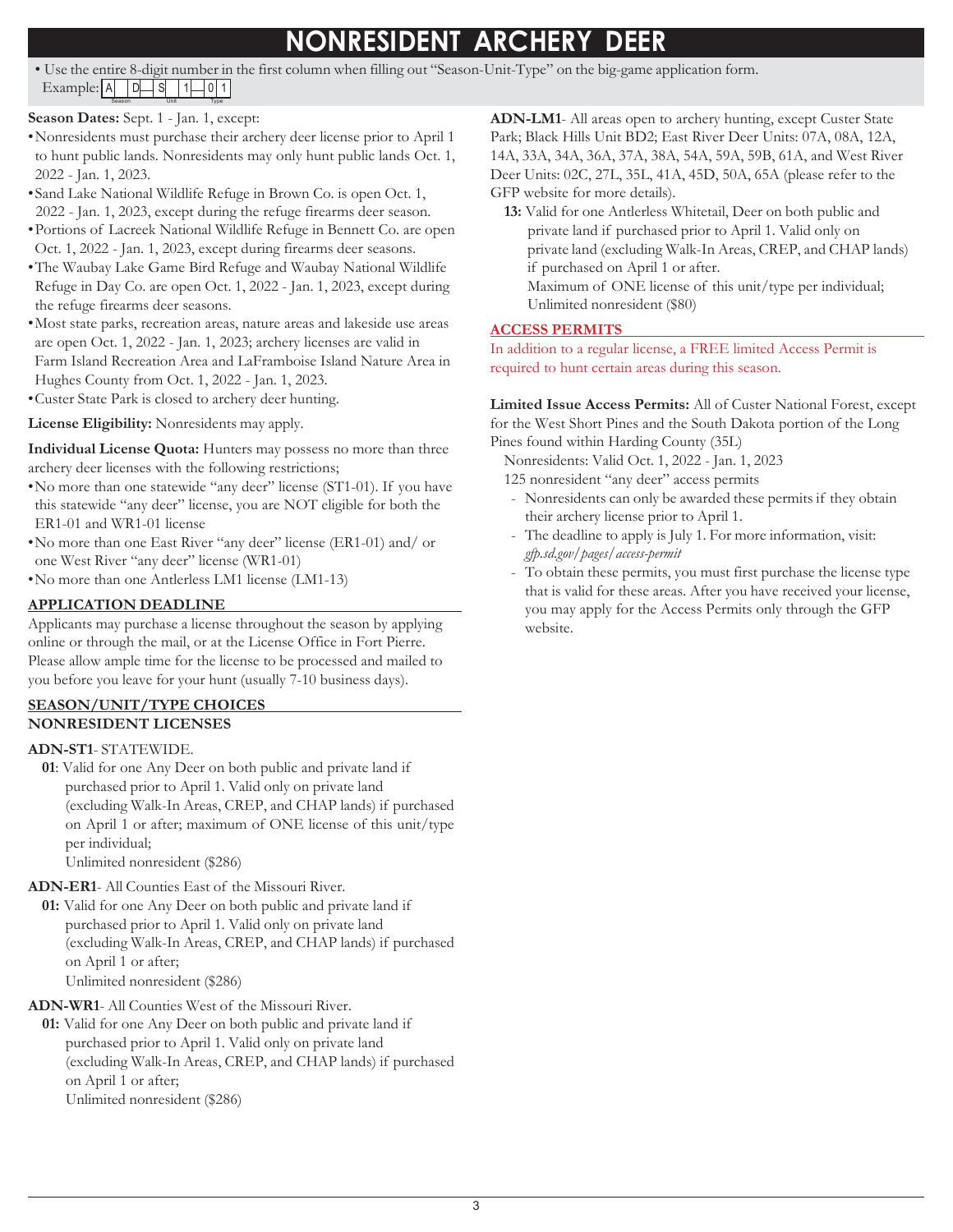### **CHRONIC WASTING DISEASE (CWD)**

#### **CHRONIC WASTING DISEASE**

Chronic Wasting Disease (CWD) is a fatal disease of the central nervous system found in both captive and free-ranging deer and elk. The South Dakota Department of Game, Fish and Parks (GFP) has been conducting surveillance for CWD since 1997 to determine disease presence and prevalence across the state. CWD has been confirmed in Bennett, Buffalo, Butte, Corson, Custer, Fall River, Haakon, Harding, Jackson, Lawrence, Lyman, Meade, Mellette, Pennington, Perkins, Stanley, Sully, Tripp, and Ziebach counties in central and western South Dakota.

Carcass transportation and disposal regulations apply for any harvested deer or elk that will be transported from the county of harvest or from another state back into South Dakota and include the following:

- Hunters are recommended to leave as much of the unusable carcass as possible at the location of the harvest in a discrete location. Make arrangements with landowner on property where permission has been granted.
- Regulations do not prohibit a hunter from transporting a deer or elk carcass from the harvest location to anywhere in the state.
- If any portion of the carcass is transported from the county of harvest, regulations require the hunter to dispose of all carcass remains with a waste management provider, if an allowable trash item, or with a permitted landfill.
- If you are not moving a deer or elk carcass from the county of harvest, the regulations do not apply unless the carcass is delivered to a game processor or taxidermist. Returning carcass remains to public lands and using road ditches to dispose of carcass remains is illegal. Make sure permission is granted if disposing on private land.
- Deer or elk carcasses from another state brought back into South Dakota must be disposed of with a waste management provider or landfill that accepts carcass parts.
- Game processors and taxidermists, regardless of the location of harvest, are required to dispose of all carcass remains with a waste management provider, if an allowable trash item, or with a permitted landfill.
- Hunters transporting a deer or elk carcass from South Dakota across and into another state should contact other state wildlife agencies for applicable regulations.

The goal of surveillance strategies in South Dakota is to determine the likely spread of CWD to new units where the disease has not been detected in wild, free-ranging deer and elk. Hunters who would like to get their deer tested for CWD can voluntarily submit a sample for testing. As a voluntary submission, hunters will be responsible for the cost of shipping and any professional sample collection costs unless the hunter delivers a sample to a GFP Office or sample collection area. GFP will pay for the testing cost of the sample at South Dakota State University Animal Disease and Research Diagnostics Lab (SDSU ADRDL). Results will be sent to both the hunter and GFP. These results will supplement GFP's surveillance effort across the state. The process for collecting samples from a harvested elk or deer (same process) and how to properly submit to SDSU ADRDL can be found at *gfp.sd.gov/cwd-testing*.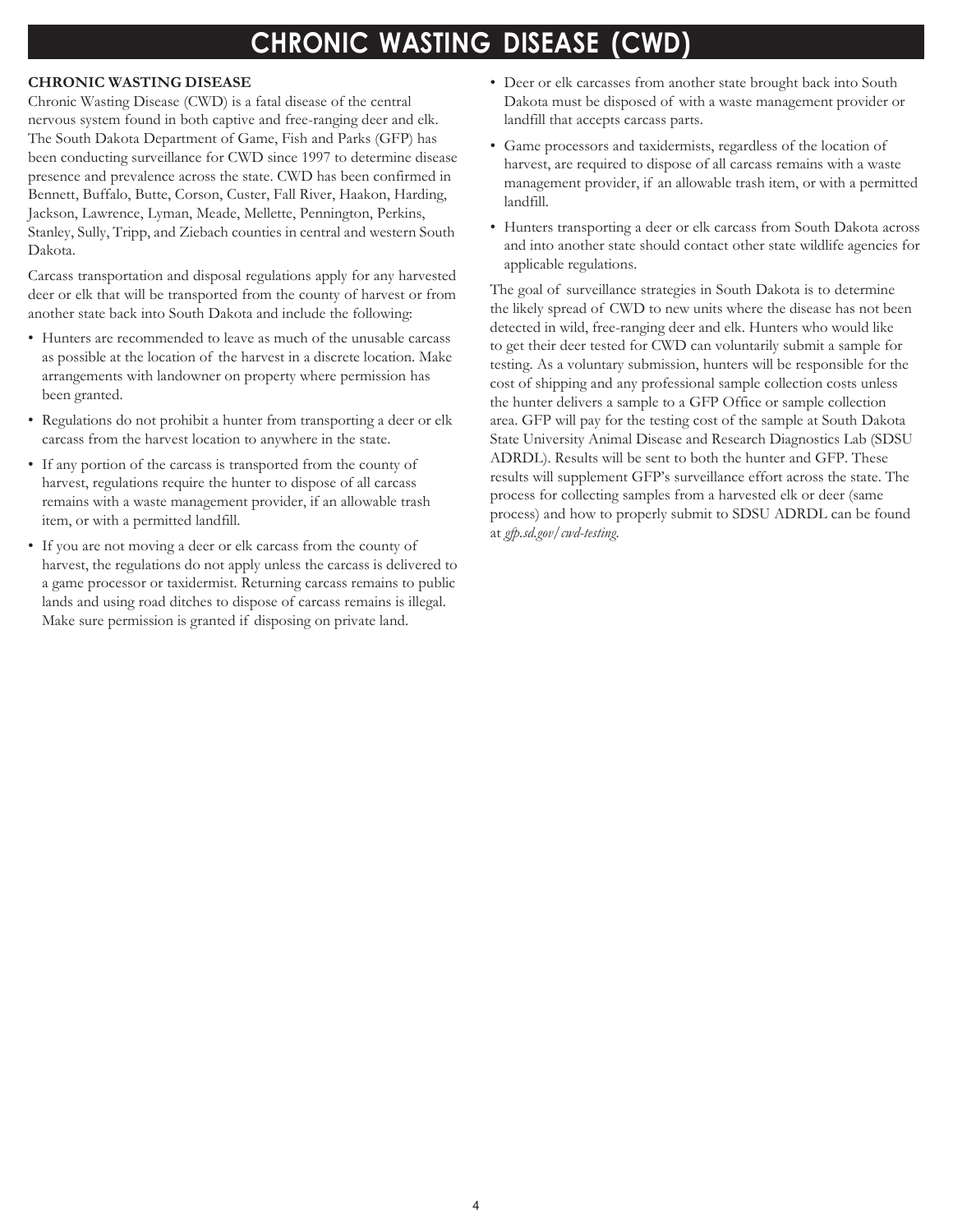**License Office** 20641 SD Hwy 1806 Fort Pierre, SD 57532 **CONTACT US: Office Hours** Monday - Friday 8 a.m. - 5 p.m.

**FOR MORE INFORMATION:**

Visit our website at: **gfp.sd.gov**

**APPLICATION INSTRUCTIONS** TTY: 605.223.7684

**1. Season/Unit Type Choices:** Fill in your unit-type choice from the choices provided with each season. Additional choices, for those seasons that allow additional choices, are optional. You may apply for multiple seasons with this form. **Habitat Stamp:** Habitat stamp is required anyone 18 or older applying for or purchasing a hunting or fishing license. If you have not already purchased a habitat stamp, please include the \$25/nonresident fee in addition to your application fee. Applicants who have not purchased a habitat stamp and do not include the fee for the habitat stamp will have their application returned.

**Phone** 605.223.7660

- **2.Residency:** Check the appropriate box to indicate that you qualify and are applying as a nonresident.
- **3. Social Security Number:** Last four digits only. This information is required by state law and applications that do not include the SSN will be rejected. See information under "application requirements."
- **4. Date of Birth:** Enter your date of birth, month first, followed by day and year. For example, a birth date of March 8, 1971, would be entered 03-08- 1971.
- **5. Driver License or Identification Card Number:** If you possess one, please enter your driver's license number, even if it duplicates your Social Security Number. Applicants over age 16 without a driver's license must enter your state-issued and expiration-dated ID card number. Include the two-letter abbreviation for the state or province your driver's license was issued from. Youth without a driver's license or ID card number, see instruction No. 7.
- **6. Print Name:** Print your complete name, with FIRST NAME first, followed by middle initial and last name. Leave a space between each.
- **7. HuntSAFE Card Number:** Nonresident youth are required to use their hunter safety card number or the number of a current or previous hunting license issued to them from any state. If the hunter safety course has not been taken at the time of application, but will be completed before the hunt, leave this blank. If drawn, the license will be held until the License Office is notified of the HuntSAFE card number after the course has been successfully completed.
- **8. Mailing Address:** Licenses and refunds will be mailed to the address provided on the application. Those returned as "undeliverable" will be held in the License Office until a correct address is provided.
- **9. Phone Number:** Enter your daytime phone number. Thisinformation is kept confidential and is used only for contacting and/or surveying hunters.
- **10. E-mail Address:** This information is optional, but is helpful if there is a need to contact or send updates on information. We request that you fill this out if you have a personal e-mail address.
- **11. Gender:** Check the appropriate box.

### **SECOND CENTURY HABITAT FUND**

The Second Century Habitat Fund is a nonprofit organization that serves as a resource to landowners and conservation organizations to improve habitat through a working lands program that puts more perennial grass on the landscape which will contribute greatly to duck and pheasant nest success and provide other wildlife benefits. The Fund recognizes the importance of conserving the land, enhancing wildlife populations, and getting the next generation involved in outdoor recreation, while increasing support for habitat. To learn more about the Second Century Habitat Fund or to make a donation visit *gfp.sd.gov/donate-to-habitat*.

#### **SPORTSMEN AGAINST HUNGER**

GFP is cooperating with Sportsmen Against Hunger (SAH) to assist in paying fees for commercial processing of antlerless deer that are donated to the SAH program for needy families. Some things to remember include:

- Processing certificates will be available at participating processors for hunters to use in paying for most or all of the processing costs of donated antlerless deer.
- Processing certificates cannot be used for buck deer, antelope or any other big game but this game can still be donated at the hunter's processing expense.
- -A list of participating processors will be available from the SAH website at *feedtheneedsd.com* or by calling 800.456.2758.

You can support this program by making financial contributions when you submit your license application.

### **TURN IN POACHERS - (TIPS)**

South Dakota's Turn In Poachers (TIPs) is a private, non-profit organization run by Wildlife Protection Incorporated. The program is funded through donations from the big game license application check-off, private individual/group donations and through court ordered restitution. Rewards are paid in cash once an arrest is made and informants can protect their identity and remain anonymous. Informants are eligible for rewards of up to \$300 for big game cases and up to \$100 for fish and small game cases. Higher rewards may be paid in extreme cases.

Since the Program began, there have been over 11,000 investigations initiated that have resulted in approximately 4,200 arrests. Poachers have paid over \$783,000 in criminal fines and an additional \$597,000 in liquidated civil damages have been assessed to these violators as well. TIPs has paid out more than \$169,000 in cash rewards to individuals that have supplied information that has been critical in achieving these results.

- **12. Mailing List Opt-Out:** Applications are considered "public record" and from time to time the Game, Fish and Parks Commission receives requests from groups and businesses for these names and addresses. If you wish to keep your name from appearing on these lists, you may check this box. You will still be included in official GFP mailings such as season surveys.
- **13. Suspended Privileges:** Any person who has had hunting, fishing or trapping privileges revoked or suspended in any state or country may not purchase a preference point or license for or exercises that same privilege in South Dakota during the period of the revocation or suspension.
- **14. Donate to Second Century Habitat Fund, TIPs or SAH:** You may make a donation to the Second Century Habitat Fund, Turn In Poachers (TIPs), or Sportsmen Against Hunger (SAH) programs by checking one of the blanks at the bottom of the application and including an amount greater than the license fee in your payment. Any amount over the license fee will be donated to the selected program when one of the boxes is checked. If neither of the boxes is checked, the overpayment will be refunded. Your contributions are tax deductible.
- **15. Sign Application:** This application must be signed to be valid. A parent or guardian must sign the application for youth under age 16. Applications that are not signed will not be processed for a license.

*Review your application form to make certain all required information is completed and accurate.*

*Carefully tear or cut the one page form from this pamphlet, and mail the application to:*

Game, Fish and Parks License Office 20641 SD Hwy 1806 Fort Pierre, SD 57532